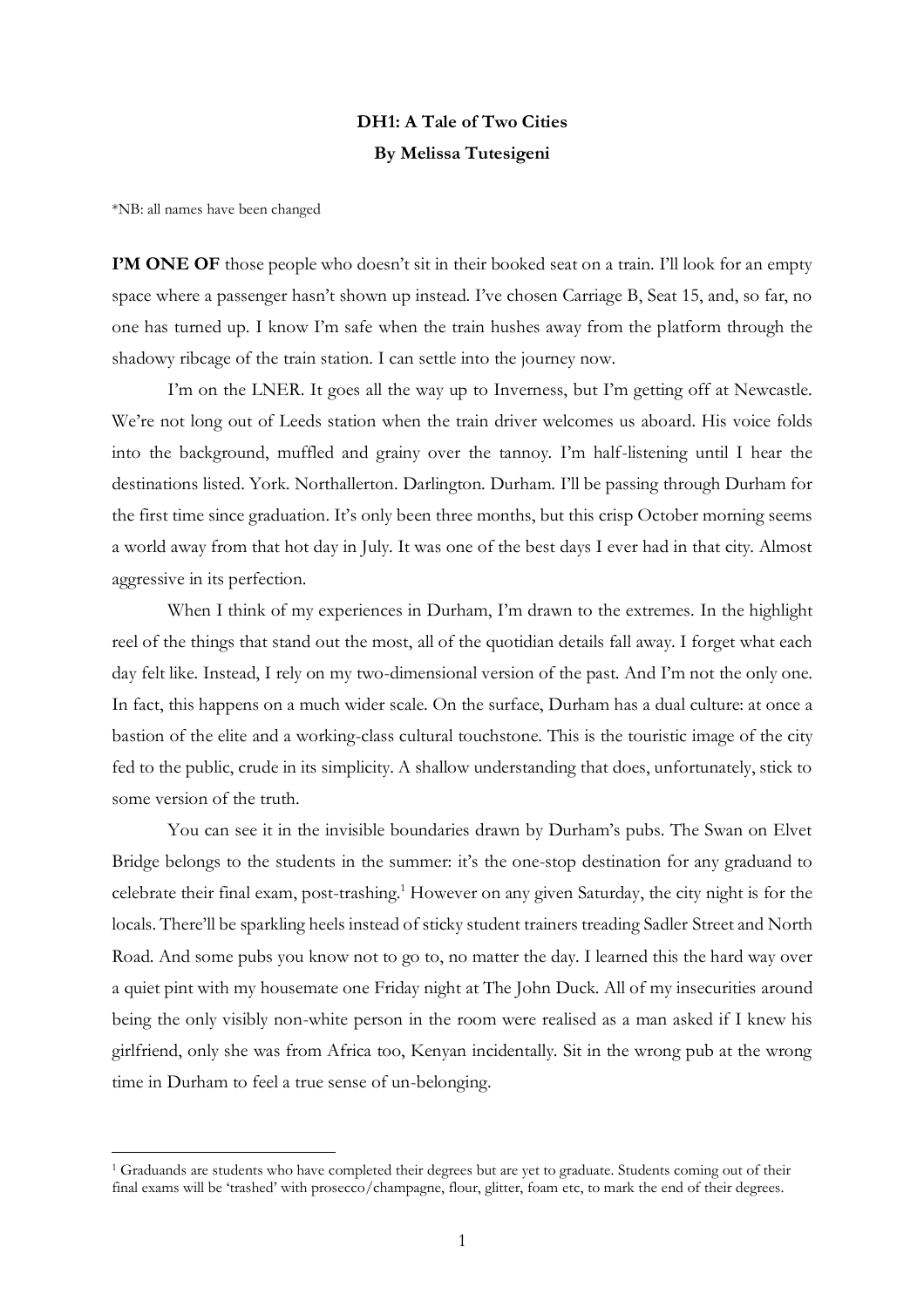Durham in the last half of the 2010s is a place marked by its duality and the extremes of its opposites, caught in a series of contradictions held together by the enduring town/gown division. A tale of two cities that sit alongside one another on a parallel path, never converging, like train tracks. Yet there are exceptions to this: experiences that fall between the tracks, even if we don't hear about them all the time.

Watching the greenery shift beside me in the way we all do in moving vehicles makes time stretch out a little. It's its own motion picture, following me as I drift in and out of thoughts of everything and nothing. I flick between them as though I'm searching for a word in a dictionary, Os, Ps, Qs... There's something about the rhythm of a train that makes it so easy to think. I give into it; let my heart pour out something quiet as though I'm giving it to the landscape itself.

## **DH1 3LJ**

**ROSHAN IS EXACTLY** as imagined she would be from her emails. When she speaks, I can hear her exclamation marks and ellipses. Our virtual introduction through a mutual friend started an online trail of potential coffees that were always cancelled last minute. Her work would get in the way and she seemed to always be in the middle of dealing with something on the long list of responsibilities she shouldered as part of her role as a community development worker.

From the little I knew about this line of work, I imagined she spent her days building networks or facilitating groups, but I was never sure what her job actually consisted of. So, when she sent me an invitation to her International Women's Day event, I knew that this would be the best chance I had to see her in person and at work. She's jumpy and bright, running on the adrenaline that any host under the pressure of convincing their guests that what they're invited to is worth their effort would be. The pressure of keeping a promise they're desperate not to break.

We're in the Lindisfarne Centre at St Aidan's College, and it's the beigest room I've ever seen. Colour is something I can't help but notice here. Against the beige, I see the reds and the greens of saris; marble eyes defined by flawless eyeliner; golden skin and the glitter of bright jewellery. It takes me by surprise. Being in a room like this emphasises the fact that I am often surrounded by people that don't look like me. I've become so accustomed to only seeing white that I don't notice it anymore.

I'm all too familiar with being the odd one out. In every classroom and at every party, I'm the only one with twisted hair or a button nose. I have to bury insecurities of whether people are reading my external features as shorthand for false caricatures of my ethnicity. This is the burden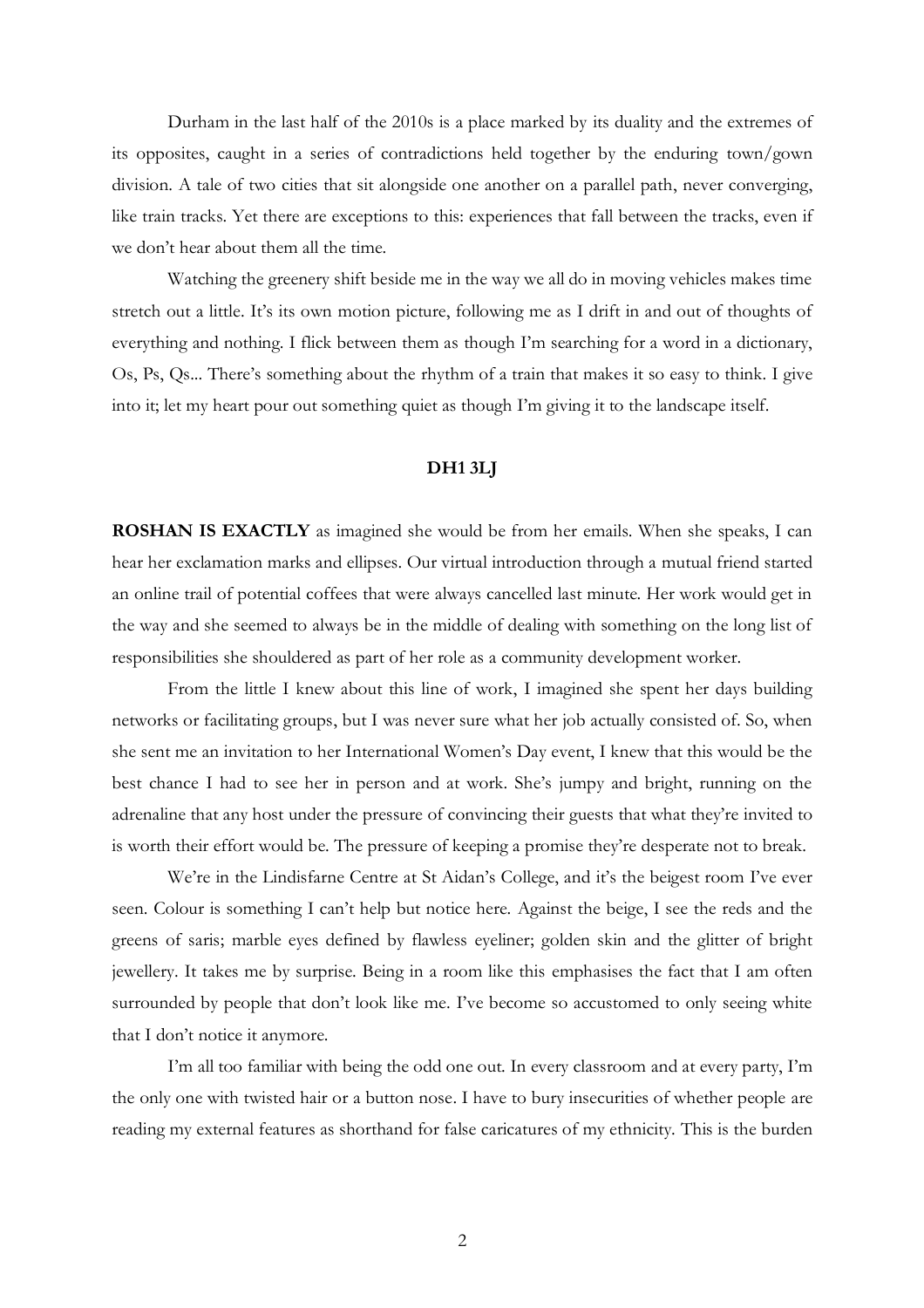of everyone who lives in a world not made in their image, to be defined by a set of classifications that barely scratch the surface of who they fully are.

I'm still the only visibly Black woman in this particular room but I don't feel like an 'other'. Instead, my standing out inhabits a different kind of difference. Most of the women here are Middle Eastern refugees or asylum seekers who, for some devastating reason, have found themselves torn away from their home countries. I feel obtusely Western in my unearned comfort and I resist the urge to ground conversations in points of similarity. I can't match their unique grief, their memories of war, or their admissions of isolation. But as the evening progresses, the lines of visible and invisible difference dissolve.

Timid introductions turn into gripping anecdotes. The women here have lived through extreme love, loss and pain, but also through banality. The prosaic experiences in life that are sublime in their tedious relatability; junk mail and boring daytime television, as well as unimaginable heartbreak. They're robust. Supported by networks of friendship that come alive over buffet food and cheap wine.

When it's time for me to leave, I realise that I've only managed a few hurried exchanges with Roshan. She spent most of the time buzzing from one group to the next. I catch her for a moment to say goodbye and we vow to arrange a proper meet up soon, although I know this may never happen. It's clear to me now exactly what her job is. She binds people together. It's the immersive, uncelebrated, but life-changing work of a person who keeps the heart of this city pulsing for the women who've travelled a long way to feel at home.

## **DH1 4SG**

**THE BUILDING SMELLS** of rain. It's bone dry outside and has been for days, but this is the sort of place that retains a scent, almost as though it's holding on to a memory. I inhale it in waves as the dust on the staircase kicks back at me with each step I take. The long ascent is made unbearable by the heat. It's mid-June and another day in a long sequence of sunshine and blue skies. I'd be on Tynemouth sand right now, if I could, but instead I'm taking part in a group art exhibition.

I make it to the landing of the second floor of what used to be a government building to see it flooded with light shooting through the smeared sash window on the left. The window looks as though it hasn't been cleaned since the late 90s. Back then, this building was the home of the now-defunct Department of Social Security. A desk worker in a suit would have looked onto North Road from this window before starting a day's work under office strip lights. Now, there's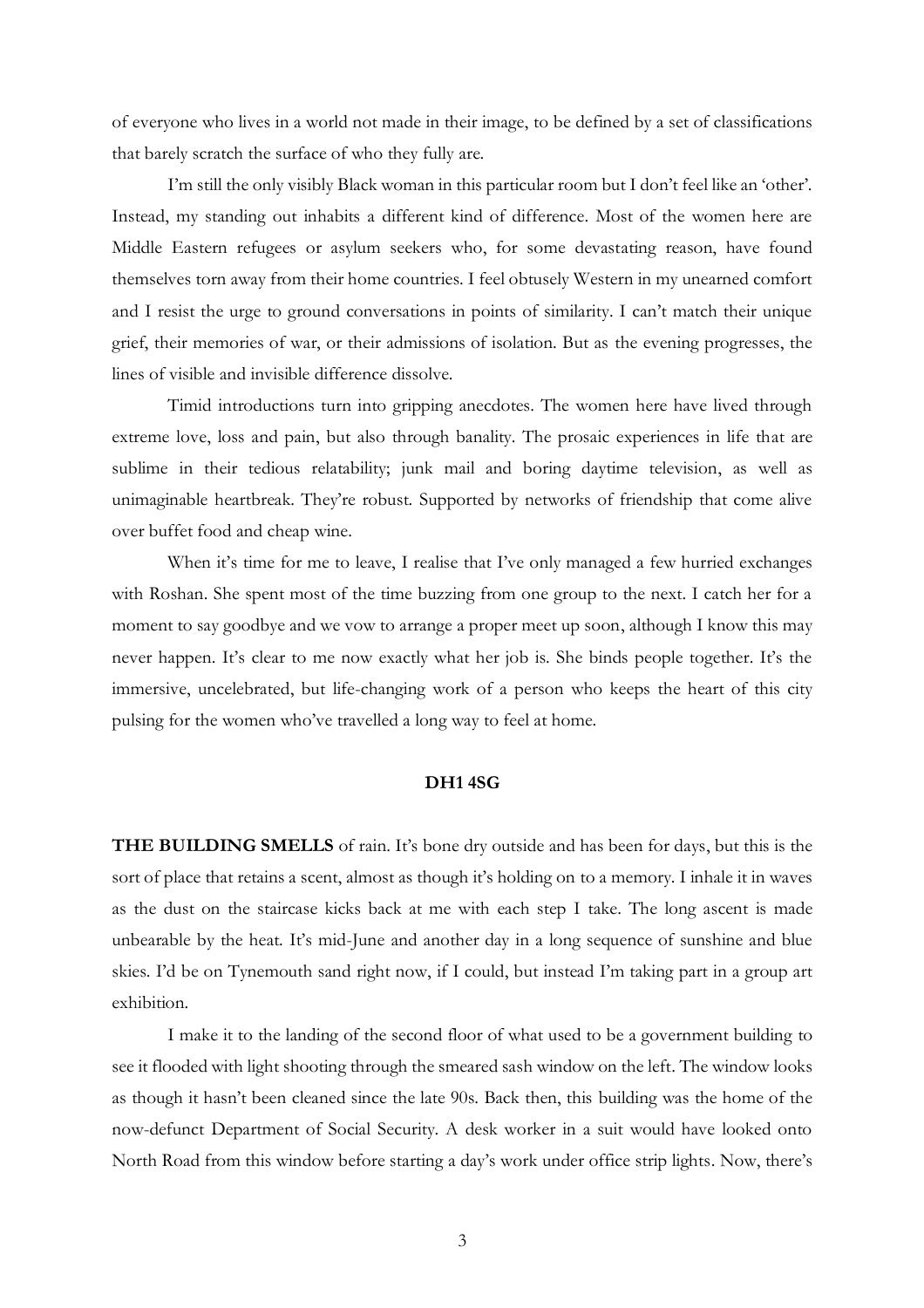paint on the walls and glue on the floor. It's found new life as the base for TESTT Studios, where artists from all over Durham work alongside each other, and where I have an office as Editor-in-Chief of *Blink*, Durham's only People of Colour-led magazine.

*Blink* started life in the university but soon grew out of its mould when it became apparent that the magazine was more than a transient, term-time, student project. Becoming a part of the TESTT Studios residence took our frame of reference to a part of the city entirely beyond the university. Up until then, we had had to tolerate our bedrooms, the Bill Bryson Library foyer and Student Union meeting rooms as makeshift workspaces. So, I was glad to have a dedicated space, and never tired of the satisfaction of twisting the key in the lock of a room that was our own. But it was more than just the peace and quiet that I appreciated.

TESTT Studios may physically only be a street away from one of the many university buildings sprawled across the city, but it is creatively miles apart from the institution. It is a contemporary cultural art scene at the heart of Durham City that exists in its own right and not just as an export of a home county with a view of London as a final destination. It became my hiding place away from reading lists and puffer jackets. It was real life. The Durham I'd longed to be a part of since I'd first arrived.

The main entrance is already open. Jenny and Robert are assembling the table for the food spread. All of the pieces are in position: a collection of paintings, visual installations, photography and sculpture, all linking in some way to the theme of 'Bloom'. I've seen this space be so many things before, but today it's alive with colour. An outsider looking at this building from the street would think it symbolised what Durham is. Crumbling. Declining. Trapped in the last century. But this exhibition will bring out a garland of bright ideas; artistic conversations that will dance together like the fruit in the Pimm's cocktails we'll soon be drinking.

TESTT Studios represents what Durham could be, but it's one in a long line of many impermanent occupants of a building that has seen so many lifetimes. Like the old student houses in Gilesgate or on Hallgarth Street that host the generations of twentysomethings coming of age amongst swollen ceilings and damp. In the end the inhabitants drift on, leaving the disintegrating buildings that make up the city's skin behind, sagging and wrinkling with time. The spirit of TESTT Studios has to live on, for Durham's sake. But it needs more than bricks and mortar. Sustained social infrastructure will be a part of this story's survival too.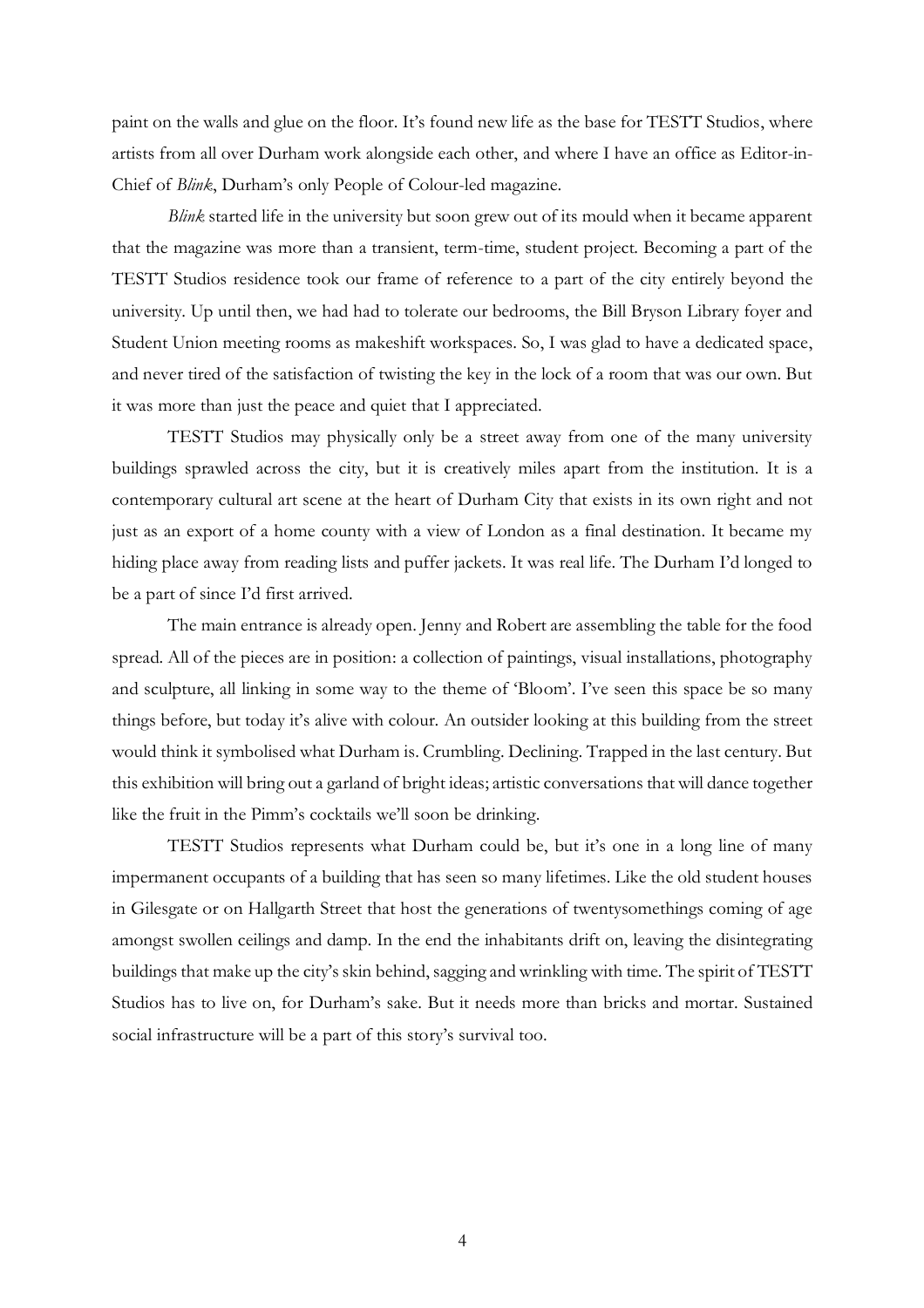## **DH1 3RD**

WE AGREE TO meet at Esquires Café. It's a dark January day and, despite it only being 3pm, the evening is already desperate to overcome the afternoon. It dawns on me that this whole arrangement is the most bizarre thing I have done in the service of my degree. Talking to missionaries from the Church of Jesus Christ of Latter-day Saints (the LDS Church) is not a typical exercise as far as studying goes. But here I am, treading far beyond the confines of my comfort zone, to speak to Sister Franklin and Sister Owen about their experiences of faith and feminism.

A distracting feeling of apprehension settles at the pit of my stomach as I wait for them to arrive. I'm here because I chose to study an ethnographic research module as part of my second year in the Department of Theology and Religion. I was enticed by the chance to engage with religious life through the experiences of those it directly affects. I wanted to learn about the diverse shades and intricacies of how humans relate to the divine; the history, the politics, the culture, the psychology, the poetry of it all. Durham is a prime stage for the big and the small dramas of religious experiences, from the heavyweight institutional bodies like the Church of England symbolised in Durham Cathedral to the lesser-known faith practices like the work of the LDS Church missionaries I was learning about through my degree.

It's obvious to me who the Sisters are when they walk in. With their long flowing skirts and sensible hairstyles, they stand out against everyone else. I wave them to my table, and they acknowledge me with kind smiles, so big and bountiful that I can feel them from across the room. Sister Owen is the first to reach out for a hug, warm but boundaried, and Sister Franklin replicates, their name badges pressing against my chest. They tell me that missionaries work in pairs just like the animals that Noah led into the Ark. And I can see this in the way they interact with each other, apportioning themselves exactly 50% of everything as if each person is half of a whole. Neither dominates the other, especially not in conversation. They continue the volley of dialogue in equal serves. Sister Owen is from Australia; Sister Franklin from America. Sister Owen is engaged; Sister Franklin is single. Sister Owen has siblings; Sister Franklin also has siblings. We tunnel into a winding discussion set by the pace of this metronome.

I get to see Durham through their eyes as they describe their daily routine. Their work consists of lobbying the cobbled streets for disparate souls in need of the Word of God, of drawing people into the most existential conversations. They wear their faith on their sleeves and their willingness to talk about it all is unreserved. By the simple but extraordinary act of being who they are and being here, they show me that Durham is in communion with the whole world. This patch of land a part of a globally interconnected faith story.